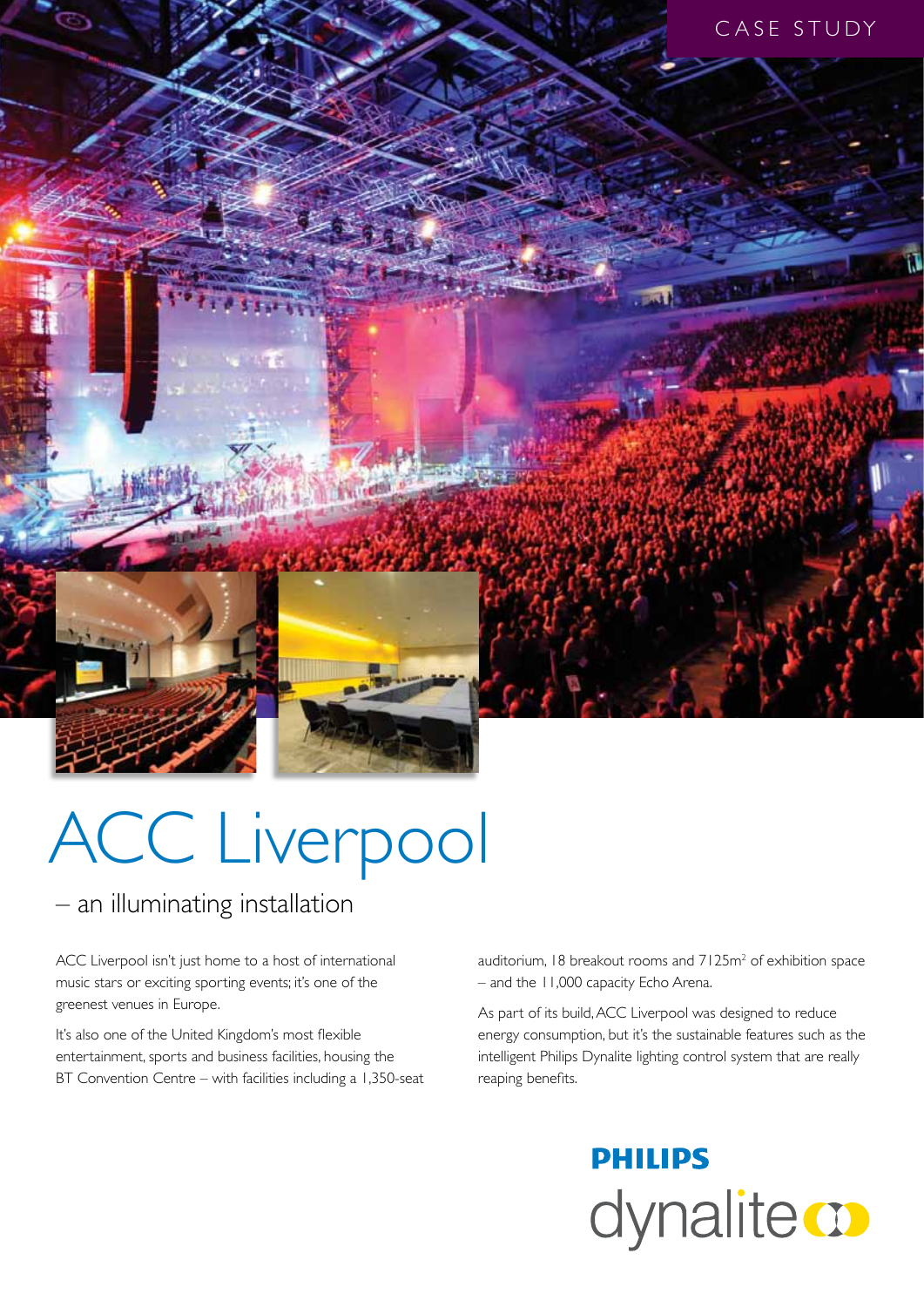## Client requirements



Accommodating a diverse range of performances and events requires high levels of flexibility and functionality across all areas of the facility from seating/stage configuration to audio-visual control.

It was imperative that the lighting control system match the flexibility and functionality of the venue by allowing lighting schemes to be quickly and easily reconfigured for different events.

**66 Connectivity and flexibility** are two key benefits. **99** 

## The Philips Dynalite solution

The Philips Dynalite solution was to introduce a single integrated lighting control and automation system that supports the entire facility, which has brought a high degree of adaptability, reconfigurability and integration to the lighting.

The system includes over 200 dimming controllers, relay controllers and user control panel interfaces, which are linked via the Philips Dynalite sophisticated peer-to-peer communications serial bus network DyNet. A selection of controllers were fitted with dual communication ports allowing for both DyNet & DMX512 communication.

#### Integrated functionality

Importantly, these technologies can be tailored to the requirements of individual events and performances.

Every dimmable controller is factory set with a top output level of 90 per cent to maximise lamp life and minimise energy consumption.

Using EnvisionManager software, Philips Dynalite has made what is essentially an extremely complex lighting system very easy to operate and manage. The powerful software provides control status and scheduling information with the click of a mouse.

#### Easy operation

Operated via any one of seven on-site computers, EnvisionManager's simple graphical interface makes it easy for users to identify every light, circuit and channel across the entire complex and effortlessly manipulate lighting schemes.

Much of the lighting system is automated. In fact, staff can customise the graphic interface to include 'push buttons' or lighting macros, which is ideal for routine lighting tasks and setting common exhibition and pre-show lighting schemes.

Staff can also select different lighting schemes via locally mounted user-control panel interfaces.

Areas within the building are fitted with motion sensors to reduce ACC's electricity consumption, which is part provided by five turbines on the banks of the Mersey, between ACC Liverpool and the Albert Dock.



**66** The Philips Dynalite lighting control system has brought high degrees of operational flexibility and energy high degrees of operational flexibility and energy optimisation to ACC Liverpool. **99**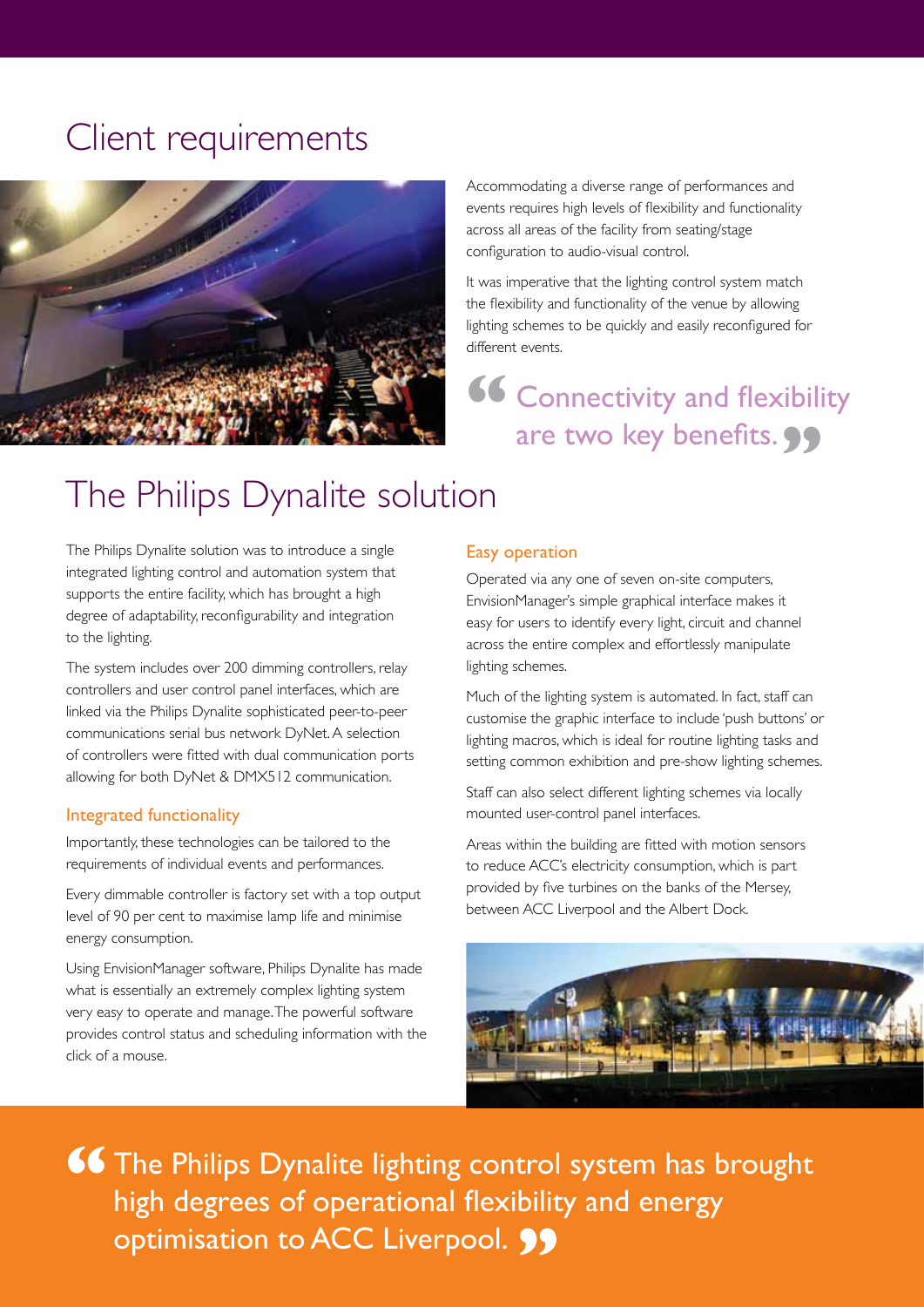## Products and technology used

ACC Liverpool's numerous automated processes are supported by a single integrated control and automation system linked via Philips Dynalite's sophisticated peer-topeer communications serial bus network, DyNet.

One of the key products behind the lighting control system is EnvisionManager software, which has guaranteed that the operation and management of ACC Liverpool's 900-plus lighting channels is straightforward and can be achieved via one of seven on-site computers.

#### Time-saving integration

The master computer and server is integrated into the Philips Dynalite system via the DyNet network and located in the central management centre.

The remaining PCs located across the site are connected to the server via a dedicated local area network (LAN).

Importantly, the Philips Dynalite controllers are equipped with DMX512 functionality to support the complex's DMX512-based theatrical lighting system.

#### Built-in intelligence

It's the intrinsic modularity and distributed intelligence of the Philips Dynalite system that has really ensured maximum flexibility and functionality.

Further reliability is leveraged via the control system architecture. Individual lighting distribution boards are separated using gateways, which means if there is a disturbance or failure it doesn't bring the whole network down.

## Key client benefits

The integrated and automated lighting control system installed by Philips Dynalite enables advanced levels of lighting control. Lighting schemes can be quickly and easily reconfigured to meet the needs of the different events and performances held at the complex.

An extremely complex system has been made very easy to operate and manage giving staff real operational flexibility.

With staff able to control lighting from any one of seven computers throughout the complex or from a series of user control panel interfaces, the day-to-day management of the complex's lighting is a simple task.

The Philips Dynalite system has also delivered powerful energy management, which is saving running costs.



**66** The Philips Dynalite<br>
control system has control system has made reconfiguring lighting schemes for different events absolutely effortless. **99**